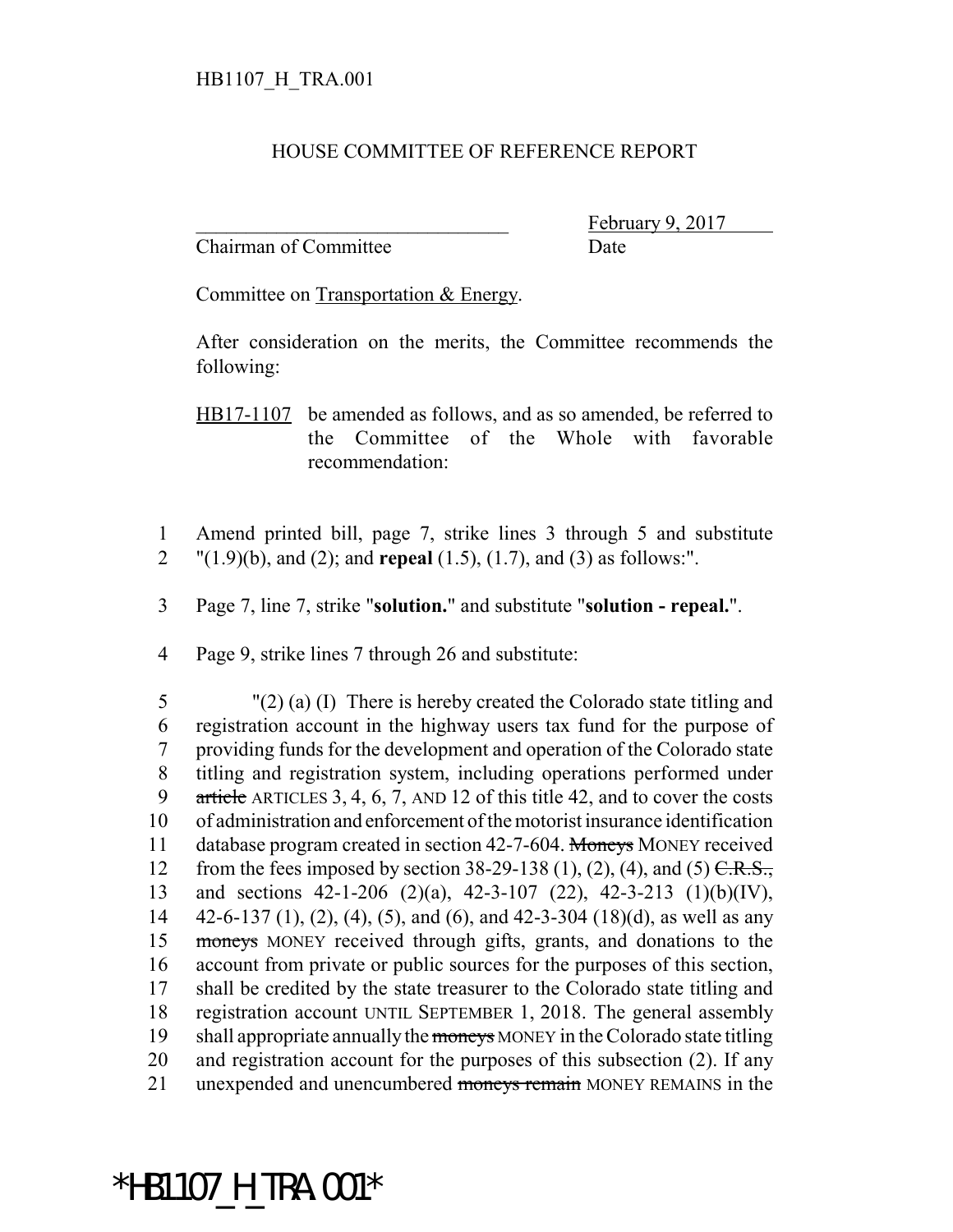account at the end of a fiscal year, the balance remains in the fund and is 2 not transferred to the general fund or any other fund; EXCEPT THAT THE STATE TREASURER SHALL TRANSFER THIRTY-THREE PERCENT OF THE UNEXPENDED AND UNENCUMBERED MONEY IN THE COLORADO STATE TITLING AND REGISTRATION ACCOUNT TO THE COLORADO DRIVES VEHICLE SERVICES ACCOUNT ON SEPTEMBER 1, 2018, AND ALL UNEXPENDED AND UNENCUMBERED MONEY REMAINING IN THE COLORADO STATE TITLING AND REGISTRATION ACCOUNT TO THE COLORADO DRIVES VEHICLE SERVICES ACCOUNT AT THE END OF FISCAL YEAR 2018-19.

10 (II) THIS SUBSECTION (2)(a) IS REPEALED, EFFECTIVE JULY 1, 2019. (b) (I) THERE IS HEREBY CREATED THE COLORADO DRIVES VEHICLE SERVICES ACCOUNT IN THE HIGHWAY USERS TAX FUND FOR THE PURPOSE OF PROVIDING FUNDS FOR THE DEVELOPMENT AND OPERATION OF COLORADO DRIVES, INCLUDING OPERATIONS PERFORMED UNDER 15 ARTICLES 3, 4, 6, 7, AND 12 OF THIS TITLE 42, AND TO COVER THE COSTS OF ADMINISTRATION AND ENFORCEMENT OF THE MOTORIST INSURANCE IDENTIFICATION DATABASE PROGRAM CREATED IN SECTION 42-7-604. 18 MONEY RECEIVED FROM THE FEES IMPOSED BY SECTION 38-29-138(1), (2), (4), AND (5) AND SECTIONS 42-1-206 (2)(a), 42-3-107 (22), 42-3-213  $(1)(b)(IV)$ , 42-6-137  $(1)$ ,  $(2)$ ,  $(4)$ ,  $(5)$ , AND  $(6)$ , AND 42-3-304  $(18)(d)$ , AS WELL AS ANY MONEY RECEIVED THROUGH GIFTS, GRANTS, AND 22 DONATIONS TO THE ACCOUNT FROM PRIVATE OR PUBLIC SOURCES FOR THE PURPOSES OF THIS SECTION, SHALL BE CREDITED BY THE STATE TREASURER 24 TO THE COLORADO DRIVES VEHICLE SERVICES ACCOUNT. THE GENERAL ASSEMBLY SHALL APPROPRIATE ANNUALLY THE MONEY IN THE ACCOUNT FOR THE PURPOSES OF THIS SUBSECTION (2). IF ANY UNEXPENDED AND UNENCUMBERED MONEY REMAINS IN THE ACCOUNT AT THE END OF A FISCAL YEAR, THE BALANCE REMAINS IN THE ACCOUNT AND IS NOT TRANSFERRED TO THE GENERAL FUND OR ANY OTHER FUND.

 (II) (A) THIS SUBSECTION (2)(b) TAKES EFFECT SEPTEMBER 1, 2018.

 (B) THIS SUBSECTION (2)(b)(II) IS REPEALED, EFFECTIVE JULY 1, 2019.".

Page 10, strike line 8 and substitute:

 "**SECTION 5.** In Colorado Revised Statutes, 42-1-211, **amend** (4)(a); **repeal** (5) and (6); **add** (4)(c) and (4)(d); and **recreate and reenact, with amendments,** (4)(b) as follows:

 **42-1-211. Colorado state titling and registration system - repeal.** (4) (a) There is hereby created the Colorado state titling and".

\*HB1107 H TRA.001\*  $-2$ -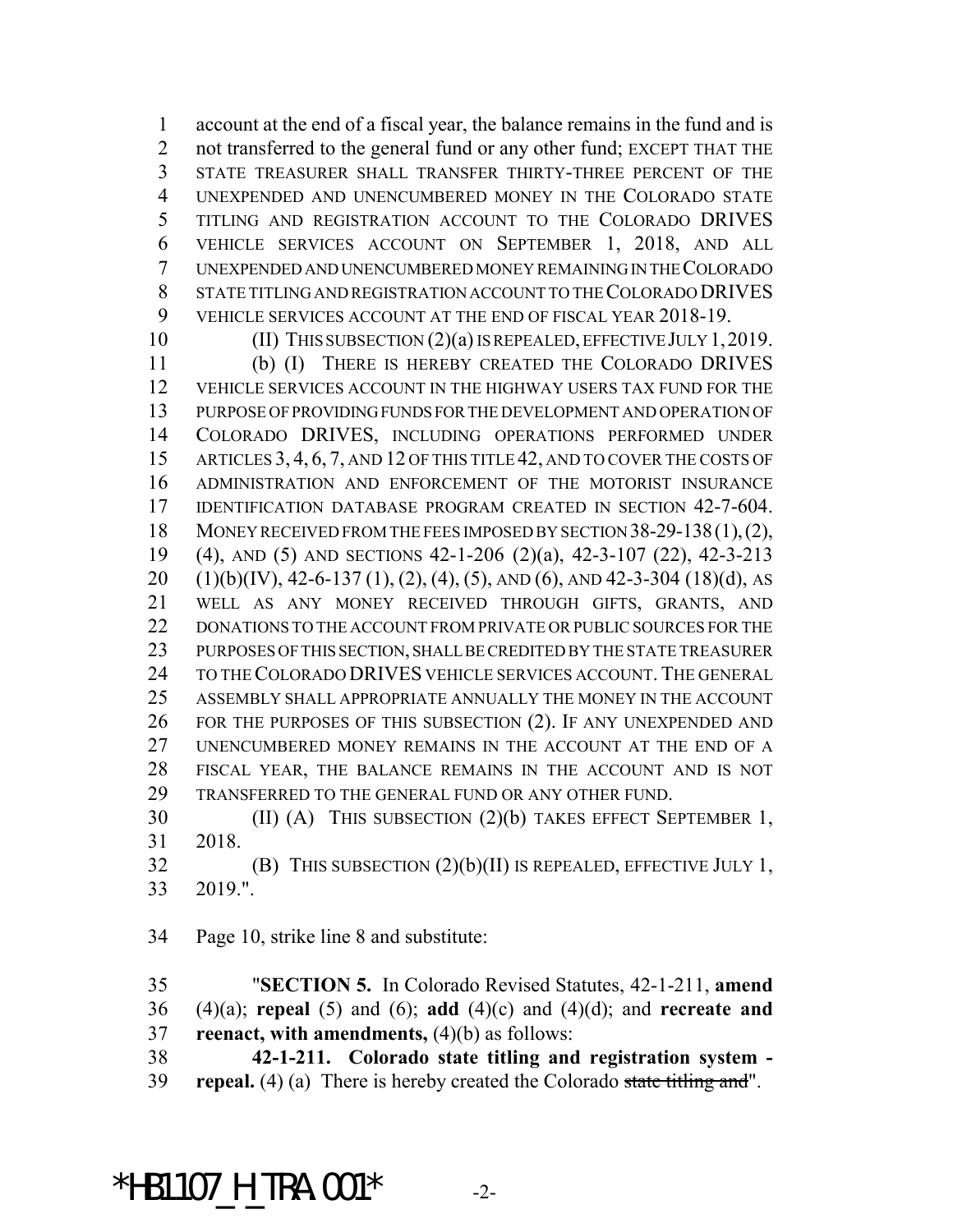Renumber succeeding sections accordingly.

- Page 15, strike lines 14 through 22 and substitute:
- "**42-1-231. Kiosk pilot program repeal.** (3) (a) The department may accept financial assistance from an authorized agent or a private party to implement this program, so long as the financial assistance is directly related to the kiosk pilot program and does not stipulate a condition that conflicts with state law.

 (b) (I) The department shall transfer any money accepted under this subsection (3) to the state treasurer, who shall credit it to the Colorado state titling and registration account created in section 42-1-211. The department shall use any money accepted under this subsection (3) to implement this section.

 (II) THIS SUBSECTION (3)(b) IS REPEALED, EFFECTIVE SEPTEMBER 1, 2018.

 (c) (I) THE DEPARTMENT SHALL TRANSFER ANY MONEY ACCEPTED UNDER THIS SUBSECTION (3) TO THE STATE TREASURER, WHO SHALL CREDIT IT TO THE COLORADO DRIVES VEHICLE SERVICES ACCOUNT CREATED IN SECTION 42-1-211.THE DEPARTMENT SHALL USE ANY MONEY ACCEPTED UNDER THIS SUBSECTION (3) TO IMPLEMENT THIS SECTION.

20 (II) (A) THIS SUBSECTION (3)(c) TAKES EFFECT SEPTEMBER 1, 2018.

22 **(B)** THIS SUBSECTION  $(3)(c)(II)$  IS REPEALED, EFFECTIVE JULY 1, 2019.".

 Page 19, strike lines 25 through 27 and substitute "**taxes - clean screen fund - definitions - repeal.** (18) (d) (I) (A) In addition to any other fee 26 imposed by this section, the owner, shall pay, at the time of registering IN ORDER TO REGISTER a motor vehicle or low-power scooter, MUST PAY a 28 motorist insurance identification fee. The fee shall be adjusted annually 29 by the department SHALL ANNUALLY ADJUST THE FEE based upon moneys 30 appropriated APPROPRIATIONS MADE by the general assembly for the operation of the motorist insurance identification database program. The department shall transmit the fee to the state treasurer, who shall credit it to the Colorado state titling and registration account created in section  $42-1-211$  (2). THIS SUBSECTION  $(18)(d)(I)(A)$  IS REPEALED, EFFECTIVE SEPTEMBER 1, 2018.

 (B) IN ADDITION TO ANY OTHER FEE IMPOSED BY THIS SECTION, THE OWNER, IN ORDER TO REGISTER A MOTOR VEHICLE OR LOW-POWER SCOOTER, MUST PAY A MOTORIST INSURANCE IDENTIFICATION FEE. THE

\*HB1107 H TRA.001\*  $-3$ -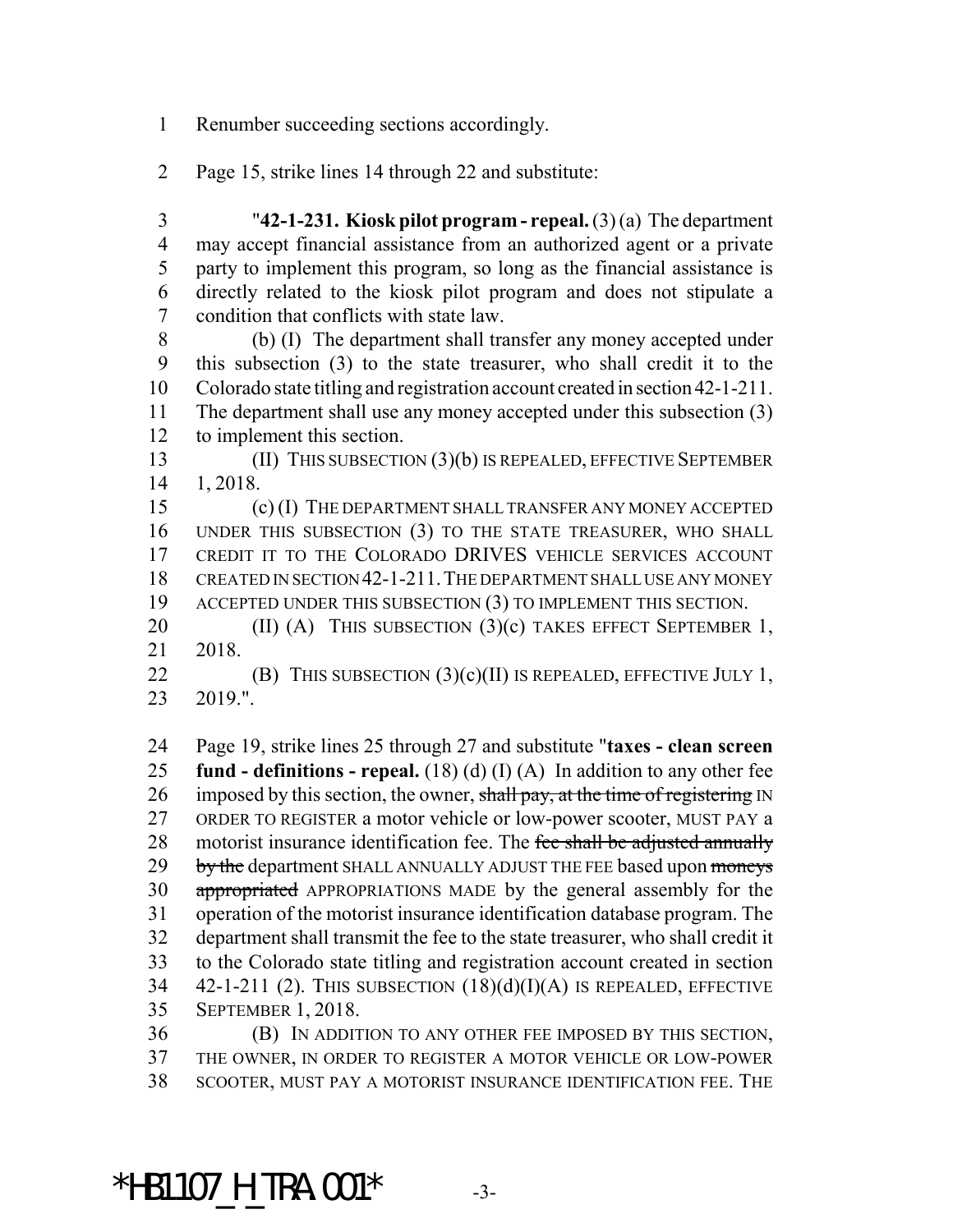DEPARTMENT SHALL ANNUALLY ADJUST THE FEE BASED UPON APPROPRIATIONS MADE BY THE GENERAL ASSEMBLY FOR THE OPERATION OF THE MOTORIST INSURANCE IDENTIFICATION DATABASE PROGRAM.THE DEPARTMENT SHALL TRANSMIT THE FEE TO THE STATE TREASURER, WHO SHALL CREDIT IT TO THE COLORADO DRIVES VEHICLE SERVICES ACCOUNT CREATED IN SECTION 42-1-211 (2). THIS SUBSECTION (18)(d)(I)(B) TAKES EFFECT SEPTEMBER 1, 2018.".

Page 20 strike lines 1 through 7.

 Page 23, strike lines 2 through 11 and substitute "**taxes - fee schedule - repeal.** (14) (b) (I) (A) The fee required by paragraph (a) of this 11 subsection  $(14)$  shall apply to SUBSECTION  $(14)(a)$  OF THIS SECTION IS REQUIRED FOR every registration of a motor vehicle that is designed 13 primarily to be operated or drawn on any highway in the state and shall 14 be IS REQUIRED in addition to the annual registration fee for the vehicle; 15 except that the fee shall DOES not apply to a vehicle that is exempt from 16 payment of the registration fees imposed by this article ARTICLE 3. The 17 DEPARTMENT SHALL CREDIT THE fee shall be credited to the Colorado state titling and registration account in the highway users tax fund created in section 42-1-211 (2).

**(B)** THIS SUBSECTION (14)(b) IS REPEALED, EFFECTIVE SEPTEMBER 1, 2018.

 $(II)$  (A) THE FEE REQUIRED BY SUBSECTION  $(14)(a)$  OF THIS SECTION IS REQUIRED FOR EVERY REGISTRATION OF A MOTOR VEHICLE THAT IS DESIGNED PRIMARILY TO BE OPERATED OR DRAWN ON ANY HIGHWAY IN THE STATE AND IS REQUIRED IN ADDITION TO THE ANNUAL REGISTRATION FEE FOR THE VEHICLE; EXCEPT THAT THE FEE DOES NOT APPLY TO A VEHICLE THAT IS EXEMPT FROM PAYMENT OF THE 28 REGISTRATION FEES IMPOSED BY THIS ARTICLE 3. THE DEPARTMENT SHALL CREDIT THE FEE TO THE COLORADO DRIVES VEHICLE SERVICES ACCOUNT IN THE HIGHWAY USERS TAX FUND CREATED IN SECTION 42-1-211 (2).

 (B) THIS SUBSECTION (14)(b)(II) TAKES EFFECT SEPTEMBER 1, 2018. THIS SUBSECTION (14)(b)(II)(B) IS REPEALED, EFFECTIVE JULY 1, 2019.".

Page 23, strike lines 18 through 20 and substitute:

 "(I) Fifty cents to the Colorado state titling and registration account created in section 42-1-211 (2) within the highway users tax fund UNTIL SEPTEMBER 1,2018, AND THEREAFTER TO THE COLORADO DRIVES

\*HB1107 H TRA.001\*  $-4$